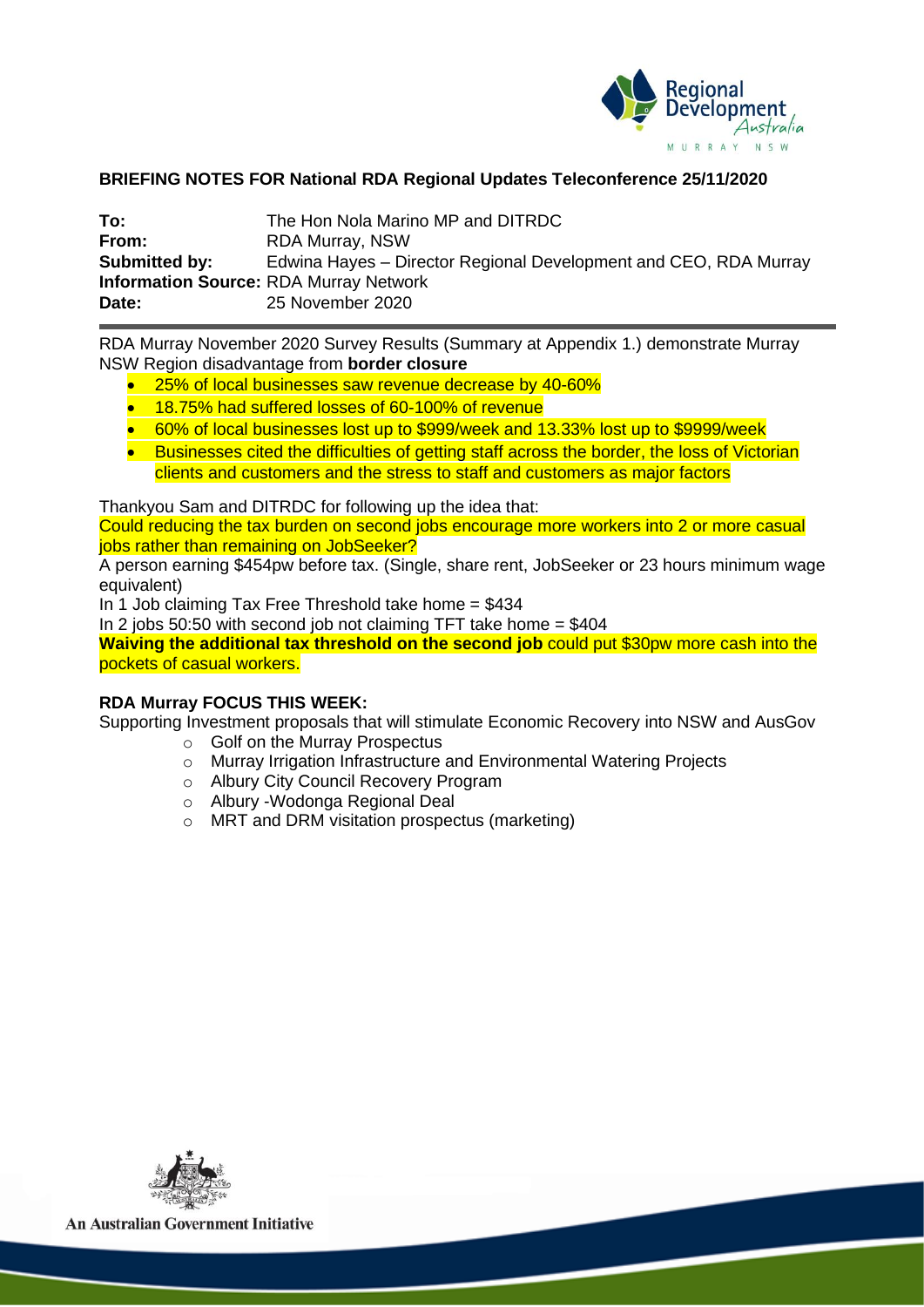

## RDA Murray November Survey **LOCAL WORKFORCE NEEDS** found

- 76.19% of respondents were small businesses with 1-19 employees
- 76.19% have had difficulty finding suitable staff
- Responding businesses had an average of 4.5 unfilled positions
- 68.75% of respondents say their vacancies are due to a lack of qualified candidates and 62.5% cited a lack of experienced candidates
- As a result of unfilled positions:
	- 82.35% of businesses had suffered decreased productivity
	- 70.59% had an increased workload for available staff
	- 64.71% had a decreased capacity to take on new work
	- 58.82% of owners/managers experienced increased stress

I have found there is a national **piecework pay rate set back in Jan 2020** for at least one Company.<br>Harvest minimum piecework rates

|             | <b>Piecework rate 1</b>                                                                                      |                   | Precework rate 2: Precework rate 3: Precework rate 4: 8 |                    |  |  |
|-------------|--------------------------------------------------------------------------------------------------------------|-------------------|---------------------------------------------------------|--------------------|--|--|
| Sperunit    | \$1.00 per kg                                                                                                | \$0.30 per punnet | \$0.18 per punnet                                       | \$0.19 per punnet  |  |  |
| Grop/Work   | Blueberry Picking                                                                                            | Raspberry Picking | <b>Blackberry Picking</b>                               | Strawberry Picking |  |  |
| Variable(s) | Weather conditions, ripening process, type of picking, size of plants, density of plants, variety<br>of crop |                   |                                                         |                    |  |  |

Considering the compounding labour force pressures in the seasonal work sector, I encourage Employers to pull their pay rate lever to attract more workforce.

The piecework rates of pay are based on FairTrade standard; minimum wages \$19.84ph plus 25% casual loading and 15% piece rate loading for the average picker. Statistically half the pickers are earning less than minimum wages. No wonder they can't attract workers the conditions are very poor.

I assume Producers have future agreements with supermarkets and distributors that mean they will lose profit if they adjust their pay rates. A dilemma for national food security and adaptation to disasters etc.

RDA Murray is meeting with DESE staff to introduce them to Employers and deconstruct the complex barriers to recruitment.

Edwina Hayes 0427267753



**An Australian Government Initiative**